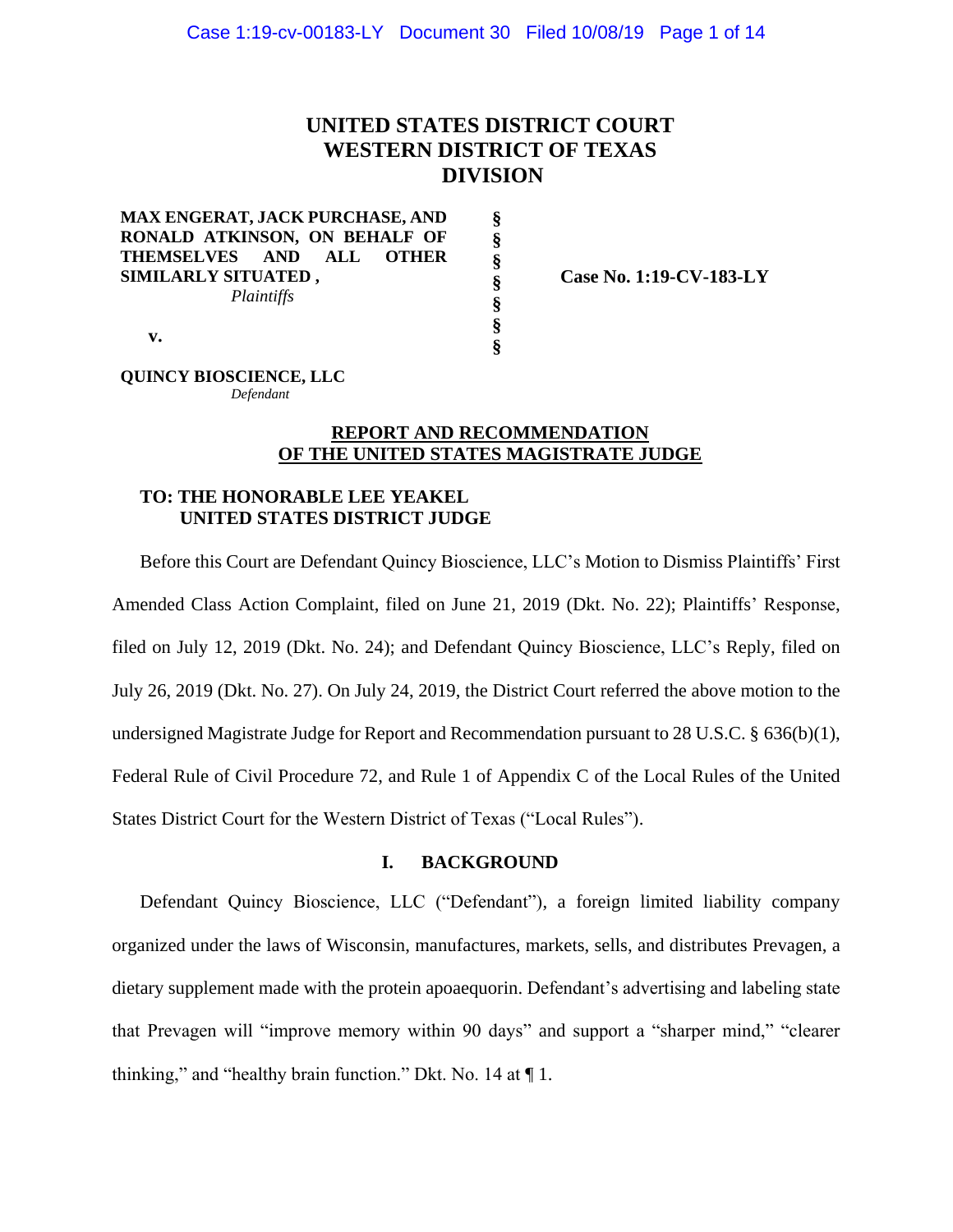### Case 1:19-cv-00183-LY Document 30 Filed 10/08/19 Page 2 of 14

Plaintiffs Max Engert, Jack Purchase, and Ronald Atkinson ("Plaintiffs") are Texas residents who acquired and consumed Prevagen. Plaintiffs allege that Defendant's advertisements regarding Prevagen "are false and misleading and designed to dupe consumers into purchasing a supplement that has no effect whatsoever on the brain." *Id.* Plaintiffs allege that Defendant made and continues to make numerous false statements regarding Prevagen "on its website, through its commercials, on the packing, and on the bottle itself." *Id.* at ¶ 37. Plaintiffs allege that Prevagen does not work as represented and contend that Defendant has repeatedly made, and continues to make, false statements about its ability to improve memory and affect the brain.

Plaintiffs contend that Prevagen does not improve memory or support healthy brain function, a sharper mind, or clearer thinking. Plaintiff alleges that Prevagen's only active ingredient is apoaequorin, a protein that when ingested undergoes digestion, where it is broken down into its amino acid constituent parts. "As a result of being digested into amino acids, by the time that it reaches the bloodstream, Prevagen is no different than any other protein, such as those found in fish, turkey, bologna, etc. (none of which improve memory or brain function)." *Id.* at ¶ 27. Plaintiffs allege that the daily dose of Prevagen provides only a trivial amount of amino acids compared to the substantial amount of amino acids supplied by other proteins in daily diets.

Plaintiffs further allege that even if Prevagen were to somehow enter the bloodstream as apoaequorin (and not in its digested form as amino acids), it does not and cannot pass through the blood-brain barrier, and thus it can never enter the brain. "Given that it cannot enter the brain, it can have no effect on brain function, including memory." *Id.* at ¶ 28. Plaintiffs also allege that Defendant's claim that Prevagen has been "clinically tested" to improve memory within 90 days is false. *Id.* at ¶ 34. Plaintiffs contend that there has never been an independent, randomized, controlled clinical trial subjected to a peer review process that supports Defendant's claims.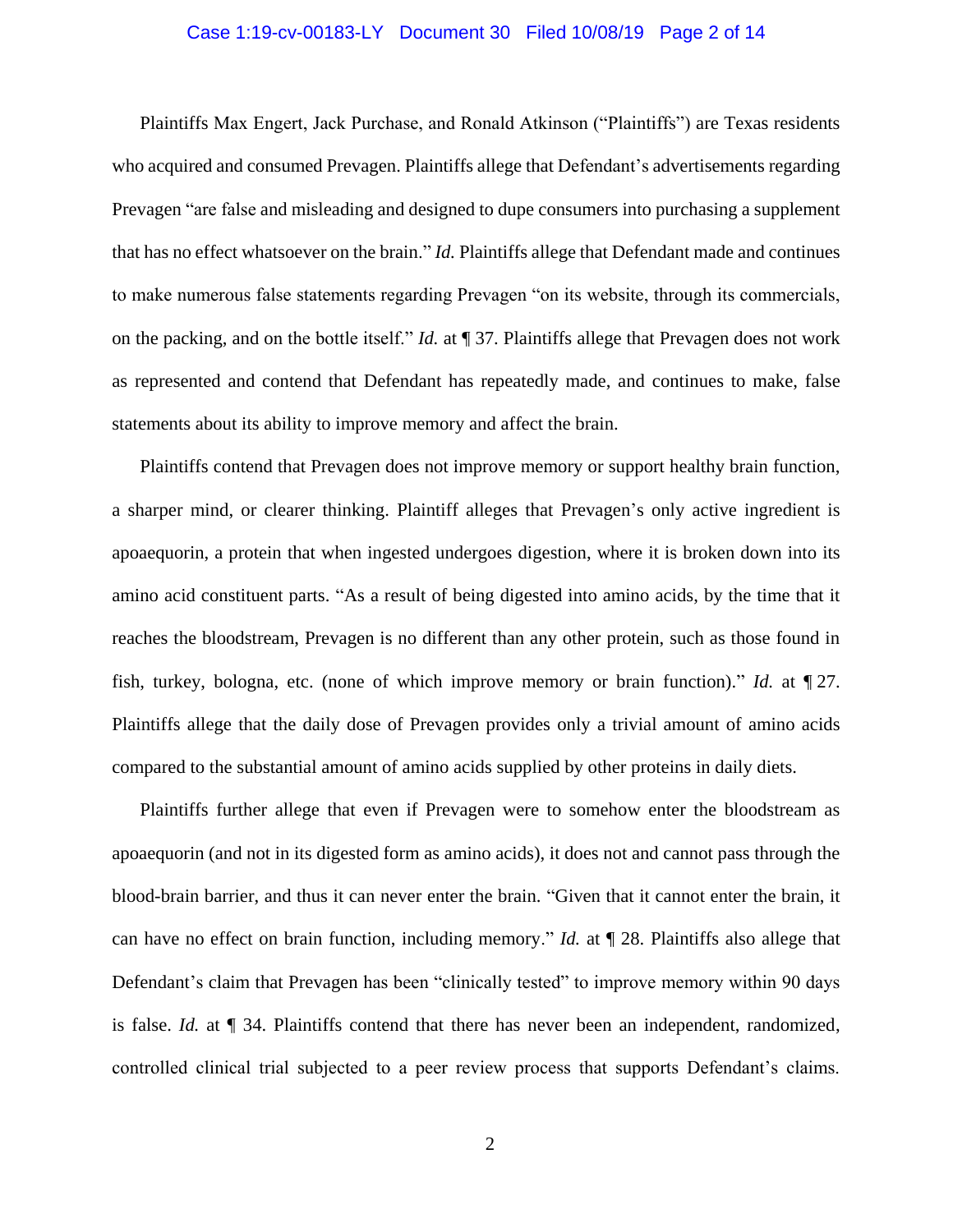# Case 1:19-cv-00183-LY Document 30 Filed 10/08/19 Page 3 of 14

Plaintiffs assert that "there is no scientific basis for the representations by Defendant that Prevagen improves memory." *Id.* at ¶ 36. Plaintiffs also allege that consumers in Texas, particularly the elderly, have been significantly harmed by Defendant's false and misleading advertisements.

On February 25, 2019, Plaintiffs filed this class action lawsuit against Defendant, on behalf of themselves and all others similarly situated, pursuant to Rule 23 of the Federal Rules of Civil Procedure, alleging claims under the Texas Deceptive Trade Practices Act ("DTPA"), TEX. BUS. & COM. CODE § 17.41 *et seq.*; breach of express and implied warranties; and a violation of the Magnuson-Moss Warranty Act, 15 U.S.C. §§ 2301-12.<sup>1</sup> Plaintiffs bring this action on behalf of the "Texas Class," consisting "of all citizens of Texas who, within the last four years prior to the filing of this Complaint, purchased Defendant's product Prevagen," as well as the "National Class," consisting "of all citizens of the United States who, within the last four years prior to the filing of this Complaint, purchased Defendant's product Prevagen." *Id.* at ¶¶ 10-11. Plaintiffs seek to recover their economic losses, treble damages, exemplary damages, attorney's fees, costs and interests, and all other relief to which they and the Class Members are entitled.

On June 21, 2019, Defendant filed the instant Motion to Dismiss under Federal Rule of Civil Procedure 12(b)(6), arguing that Plaintiffs fail to state a claim because the clinical trial on which Defendant premised its advertisements for Prevagen conclusively demonstrates that Defendant's marketing statements about Prevagen were both truthful and fully substantiated. Alternatively, Defendant argues that all of Plaintiffs' claims fail to meet the pleading requirements of Federal Rule of Civil Procedure 9(b).

 $\overline{a}$ 

<sup>&</sup>lt;sup>1</sup> This is not the first lawsuit filed against Defendant alleging that its advertising regarding Prevagen's memory benefits are false and misleading. *See TC v. Quincy Bioscience Holding Co.*, No. 17-3745, 753 F. App'x 87 (2d Cir. 2019) (pending FTC and State of New York lawsuit alleging that Defendant's marketing campaign for Prevagen is deceptive and violates the FTC Act); *Racies v. Quincy Bioscience, LLC*, 4:15- CV-292-HSG (N.D. Ca. May 19, 2015) (class action lawsuit—set for trial on Jan. 6, 2020—alleging that Defendant's statements regarding Prevagen violated California's consumer protection laws).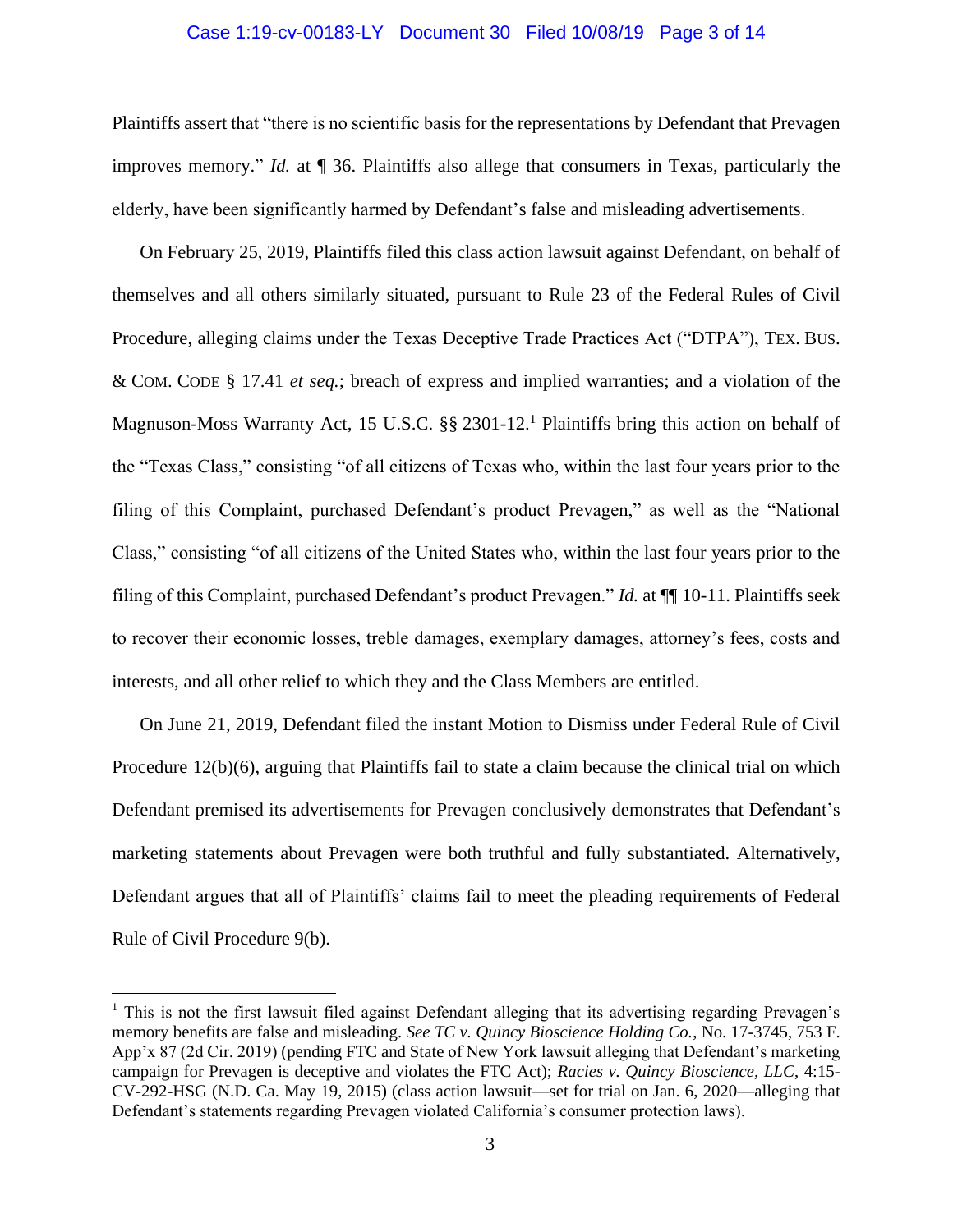## **II. LEGAL STANDARDS**

Federal Rule of Civil Procedure 12(b)(6) allows a party to move to dismiss an action for failure to state a claim on which relief can be granted. In deciding a Rule 12(b)(6) motion to dismiss for failure to state a claim, the court "accepts all well-pleaded facts as true, viewing them in the light most favorable to the [nonmovant]." *In re Katrina Canal Breaches Litig.*, 495 F.3d 191, 205 (5th Cir. 2007) (internal quotation marks omitted). The Supreme Court has explained that a complaint must contain sufficient factual matter "to state a claim to relief that is plausible on its face." *Ashcroft v. Iqbal*, 556 U.S. 662, 678 (2009) (quoting *Bell Atlantic Corp. v. Twombly*, 550 U.S. 544, 570 (2007)). "A claim has facial plausibility when the [nonmovant] pleads factual content that allows the court to draw the reasonable inference that the [movant] is liable for the misconduct alleged." *Ashcroft*, 556 U.S. at 678. "While a complaint attacked by a Rule 12(b)(6) motion to dismiss does not need detailed factual allegations, a plaintiff's obligation to provide the grounds of his entitle[ment] to relief requires more than labels and conclusions, and a formulaic recitation of the elements of a cause of action will not do." *Twombly*, 550 U.S. at 555 (internal quotations and citations omitted). "Factual allegations must be enough to raise a right to relief above the speculative level." *Id.* "The court's review is limited to the complaint, any documents attached to the complaint, and any documents attached to the motion to dismiss that are central to the claim and referenced by the complaint." *Lone Star Fund V (U.S.), L.P. v. Barclays Bank PLC*, 594 F.3d 383, 387 (5th Cir. 2010). Rule 9(b) provides that, "in alleging fraud or mistake, a party must state with particularity the circumstances constituting fraud or mistake." FED. R. CIV. P. 9(b). Fifth Circuit precedent interprets Rule 9(b) strictly, requiring the plaintiff to "specify the statements contended to be fraudulent, identify the speaker, state when and where the statements were made, and explain why the statements were fraudulent." *Williams v. WMX Techs., Inc.*, 112 F.3d 175, 177 (5th Cir. 1997); *Nathenson v. Zonagen, Inc.*, 267 F.3d 400, 412 (5th Cir. 2001).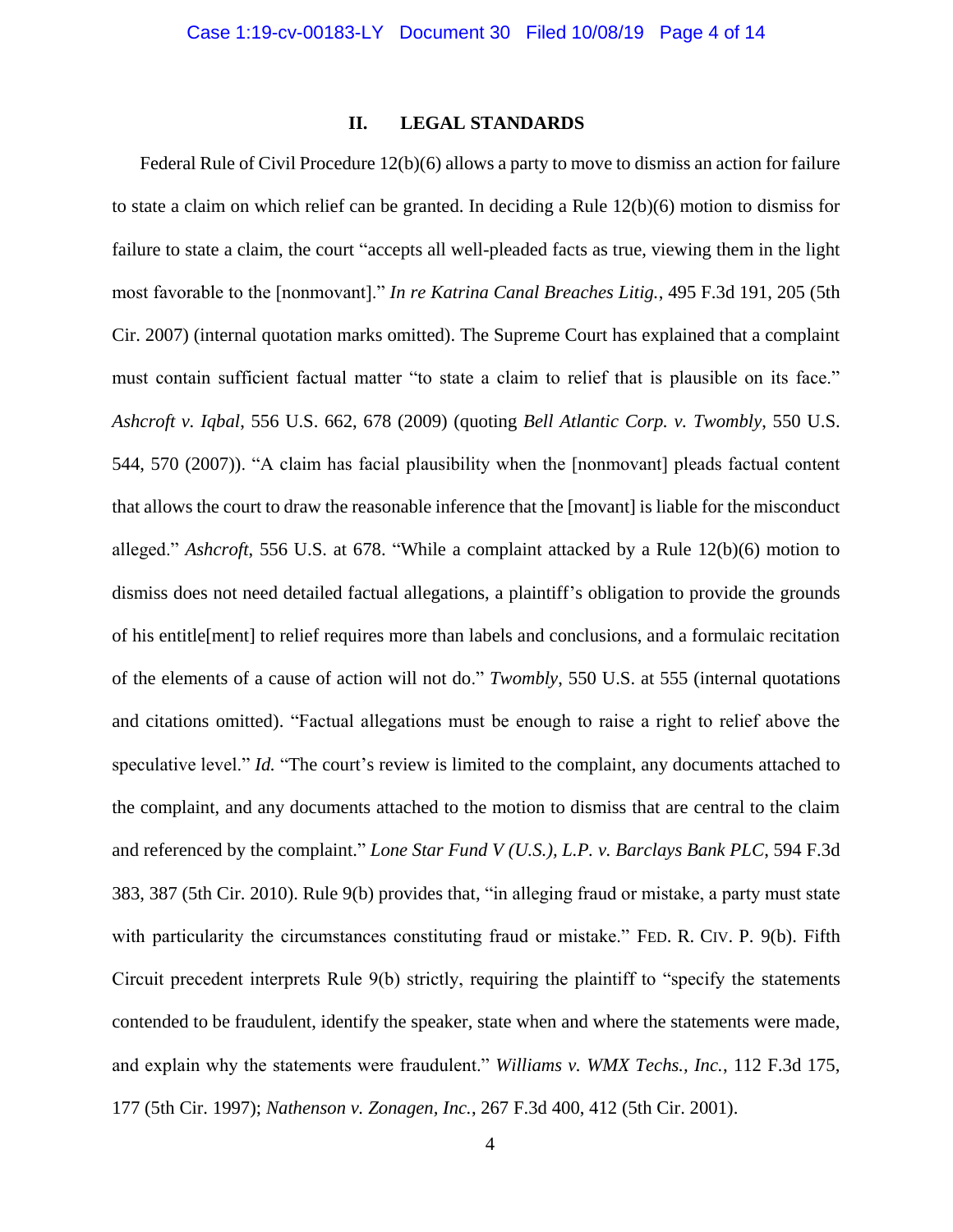#### **III. ANALYSIS**

## **A. Extrinsic Evidence**

Defendant first argues that all of Plaintiffs' claims asserted in this case fail because Defendant's clinical drug trial ("the Study"), on which Defendant allegedly premised its advertisements for Prevagen, "conclusively demonstrates that Quincy's marketing statements about Prevagen were both truthful and fully substantiated." Dkt. No. 22 at p. 1. Plaintiffs argue that the Court should not consider the Study because it "is extrinsic evidence that cannot be considered in a Rule 12(b)(6) Motion." Dkt. No. 24 at p. 14. The Court agrees.

"In determining whether a plaintiff's claims survive a Rule 12(b)(6) motion to dismiss, the factual information to which the court addresses its inquiry is limited to the (1) the facts set forth in the complaint, (2) documents attached to the complaint, and (3) matters of which judicial notice may be taken under Federal Rule of Evidence 201." *Walker v. Beaumont Indep. Sch. Dist.*, --- F.3d ----, 2019 WL 4458378, at \*4 (5th Cir. Sept. 18, 2019); *see also Lone Star Fund*, 594 F.3d 383, 387 (5th Cir. 2010). "When a defendant attaches documents to its motion that are referenced in the complaint and are central to the plaintiff's claims, however, the court can also properly consider those documents." *Inclusive Cmtys. Project, Inc. v. Lincoln Prop. Co.*, 920 F.3d 890, 900 (5th Cir. 2019); *see also Causey v. Sewell Cadillac-Chevrolet, Inc.*, 394 F.3d 285, 288 (5th Cir. 2004).

In this case, Plaintiffs neither referred to the Study in their First Amended Complaint ("FAC") nor attached the Study to their FAC. *See Tostado v. Citibank (S. Dakota), N.A.*, 2009 WL 4598030, at \*1 (W.D. Tex. Dec. 3, 2009) (finding Defendant's attached evidence was outside of the pleadings where Plaintiff did not cite the specific document attached). Nevertheless, Defendant argues that the Court should consider the Study in this Motion to Dismiss because Plaintiffs mentioned the Study in their Original Complaint. "An amended complaint supersedes the original complaint and renders it of no legal effect unless the amended complaint specifically refers to and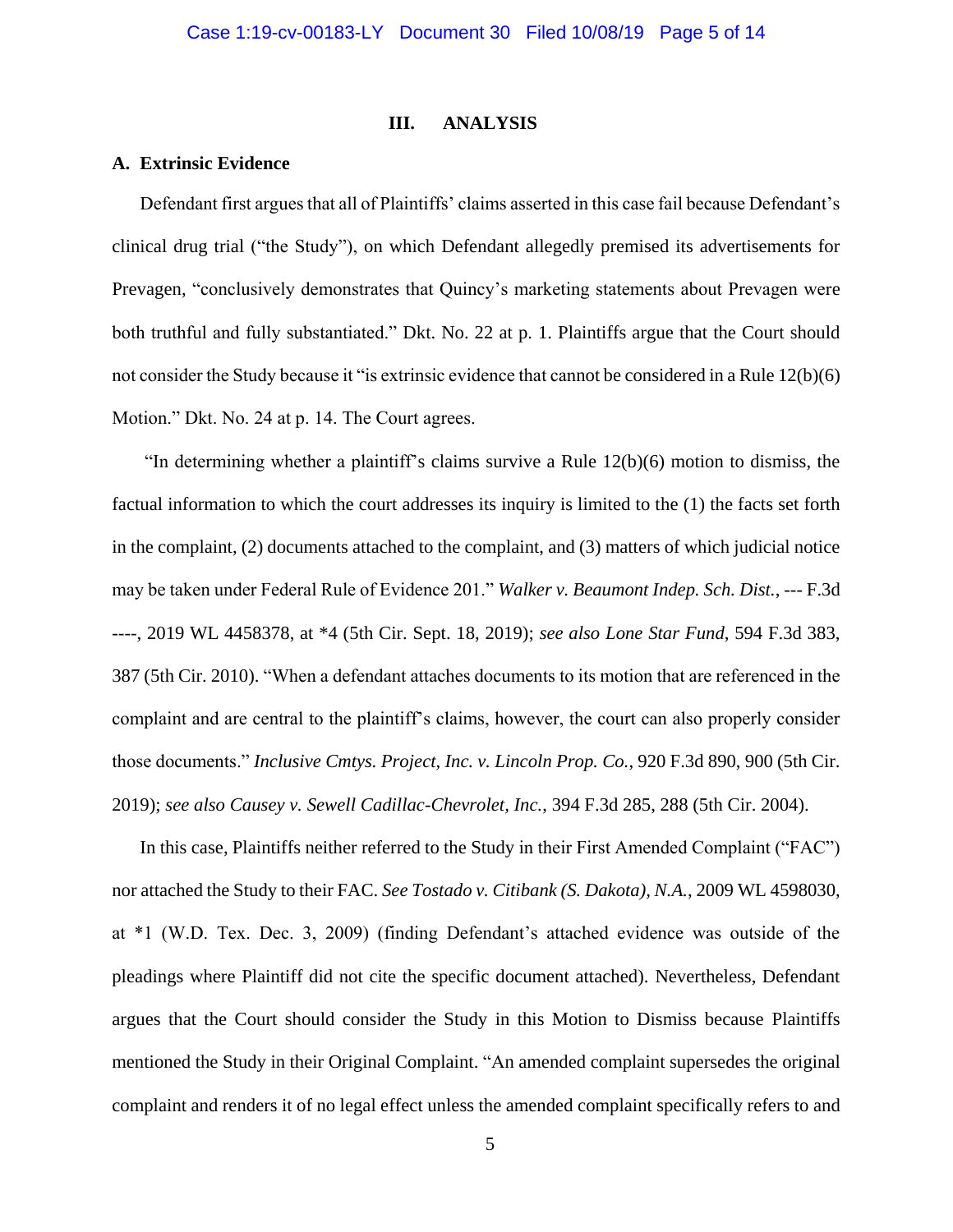#### Case 1:19-cv-00183-LY Document 30 Filed 10/08/19 Page 6 of 14

adopts or incorporates by reference the earlier pleading." *King v. Dogan*, 31 F.3d 344, 346 (5th Cir. 1994). Accordingly, Plaintiffs' FAC replaced the Original Complaint "for all purposes, including [Defendant's] right to assert defenses by a motion pursuant to Federal Civil Procedure Rule 12." *Barefield Workplace Sols., Inc. v. Miller's of Columbia, Inc.*, 2018 WL 4761254, at \*6 (S.D. Miss. Sept. 30, 2018).

Defendant argues that the Study is integral to Plaintiffs' FAC because the Study was referred to in some of Defendant's advertisements attached to the Plaintiffs' FAC. While the *advertisements* are clearly integral to Plaintiffs' claims, Defendant has failed to show how a reference to a Study administered by the Defendant in one of its own advertisements is central to Plaintiffs' claims in this case. While the Study may be central to Defendant's defense of Plaintiffs' claims in this case, it is not central to Plaintiffs' claims.

Based on the foregoing, the Court finds that the Study was neither "referenced in the complaint" nor "central to the plaintiff's claims" in this case. *Inclusive Cmtys.*, 920 F.3d at 900; *see also Dorsey v. Portfolio Equities, Inc.*, 540 F.3d 333, 340 (5th Cir. 2008) ("[B]ecause our review is limited to his complaint and its proper attachments, we may not consider any additional evidence or pleadings.").

Defendant also argues that the Court should take judicial notice of the Study because it contends that it is a "publicly available" document posted on Defendant's website. Dkt. No. 22 at p. 3 n.2. "In deciding a 12(b)(6) motion to dismiss, a court may permissibly refer to matters of public record." *Cinel v. Connick*, 15 F.3d 1338, 1343 n.6 (5th Cir. 1994); *see also Tellabs, Inc. v. Makor Issues & Rights, Ltd.*, 551 U.S. 308, 322 (2007) (noting that when ruling on a Rule 12(b)(6) motion, a court may consider "matters of which a court may take judicial notice").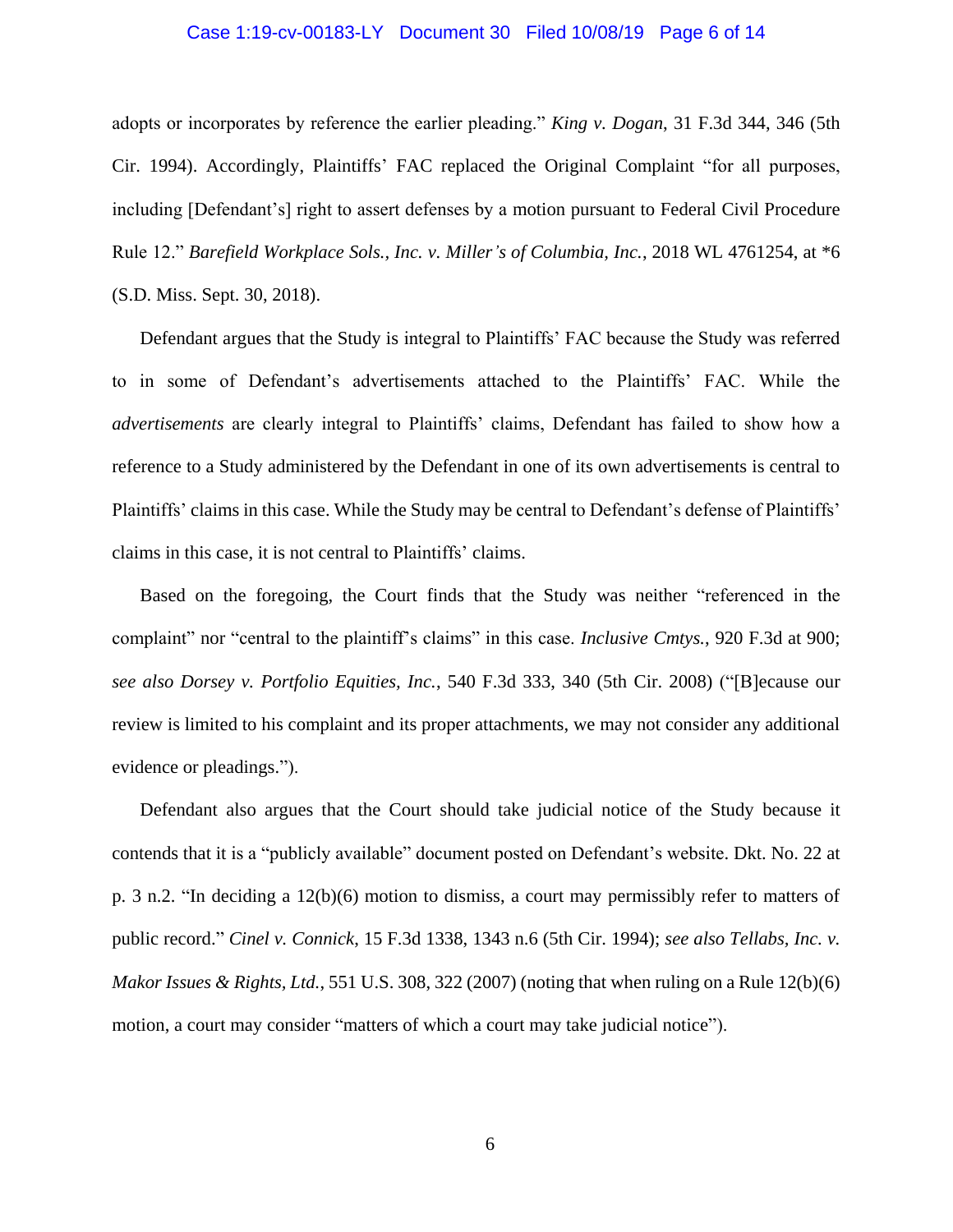### Case 1:19-cv-00183-LY Document 30 Filed 10/08/19 Page 7 of 14

For purposes of what properly may be considered on a motion to dismiss, courts have defined matters of public record to include court proceedings and rulings, including criminal case dispositions such as convictions or mistrials, decisions of governmental agencies, and published reports of administrative agencies. *See In re Deepwater Horizon*, 934 F.3d 434, 440 (5th Cir. 2019). "For purposes of a motion to dismiss, however, matters of public record do not include all documents which *may* be accessible to the public." *In re Rockefeller Ctr. Props., Inc., Secs. Litig.*, 184 F.3d 280, 293-94 (3d Cir. 1999) (emphasis added). In addition, public records are typically "government−provided records" and "a commercial website is not a public record." *HomeStar Prop. Sols., LLC v. Safeguard Props., LLC*, 2015 WL 13731341, at \*5 (D. Minn. Dec. 3, 2015), *report and recommendation adopted in part, rejected in part on other grounds*, 2016 WL 526213 (D. Minn. Feb. 9, 2016). Further, "a court may only take judicial notice of a public record whose existence or contents prove facts whose accuracy cannot reasonably be questioned*.*" *Passa v. City of Columbus*, 123 F. App'x 694, 695 (6th Cir. 2005).

The Court finds that the results of a private corporation's study on a supplement produced by that company and posted on that company's website is not a matter of public record. *See, e.g.*, *Yamada v. Nobel Biocare Holding AG*, 2011 WL 13128155, at \*1 n.1 (C.D. Cal. Jan. 20, 2011) (denying plaintiff's request to take judicial notice of a search result for a study in the defendant's database which indicated that dental implant had a 10% failure rate within the first year after implantation since search was not a public record); *Logan v. Bd. of Educ. of Sch. Dist. of Pittsburgh*, 2017 WL 1001602, at \*3 (W.D. Pa. Mar. 15, 2017) (refusing to consider harassment policies because they were not referred to in or attached to the proposed amended complaint and were not within the definition of public records for motion to dismiss stage), *aff'd*, 742 F. App'x 628 (3d Cir. 2018).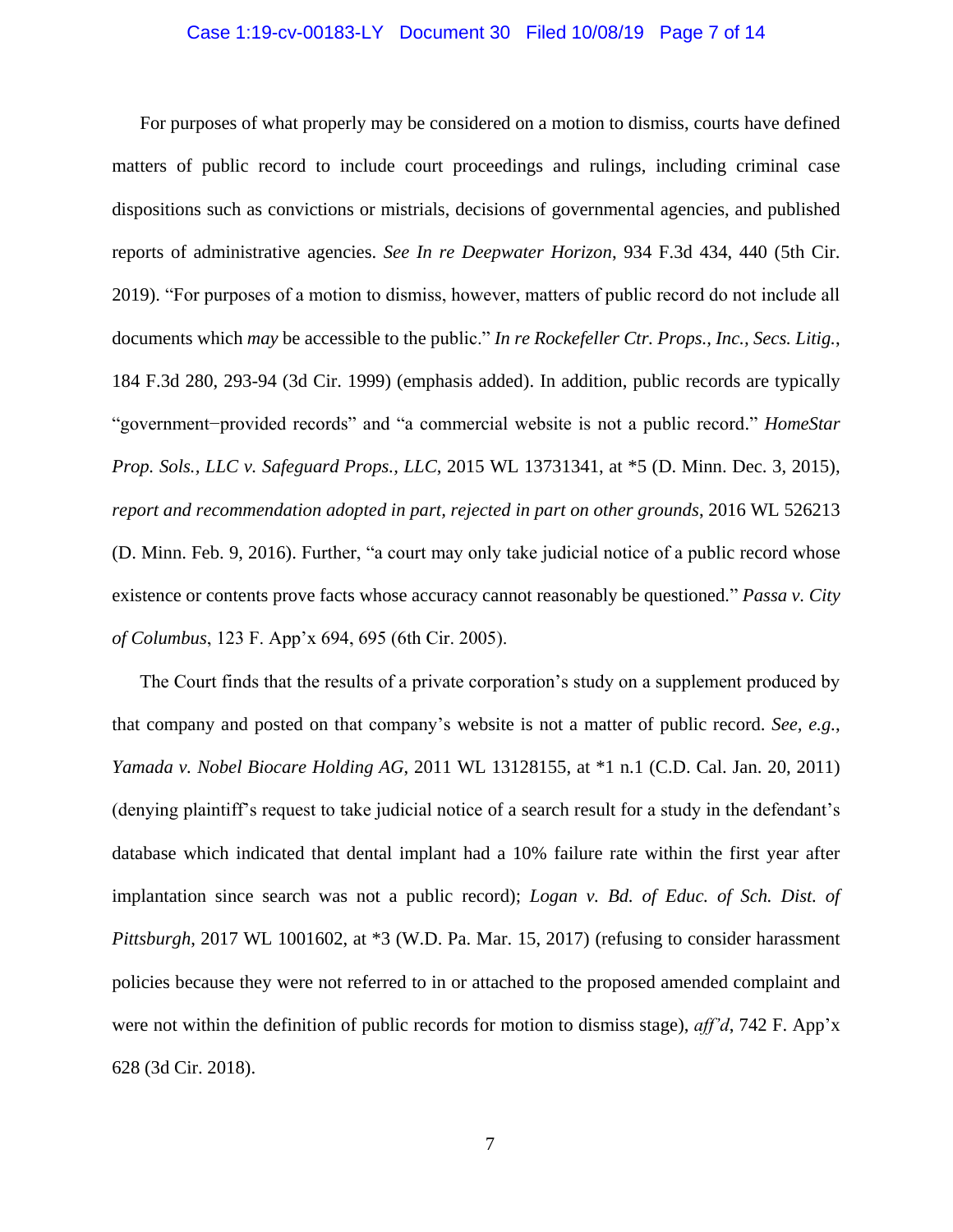### Case 1:19-cv-00183-LY Document 30 Filed 10/08/19 Page 8 of 14

Nor is the Study admissible under Rule 201(b) of the Federal Rules of Evidence. Under Rule 201(b), courts are permitted to take judicial notice of facts that are "not subject to reasonable dispute," because they are either "(1) generally known within the territorial jurisdiction of the trial court; or (2) can be accurately and readily determined from sources whose accuracy cannot reasonably be questioned." FED. R. EVID. 201(b); *see also Funk v. Stryker Corp.*, 631 F.3d 777, 783 (5th Cir. 2011). The Study fails to satisfy either requirement. Accordingly, the Court will not consider the Study in ruling on the Motion to Dismiss.

Even if the Court did consider the Study in ruling on the Motion to Dismiss, it would not find that the Study precludes all of Plaintiffs' claims in this case, as Defendant argues. While Defendant claims that the Study conclusively proves that its advertisements regarding Prevagen are accurate, Plaintiffs argue the opposite and claim that the Study is unreliable and does not support Defendant's claims regarding Prevagen. *See* Dkt. No. 24 at p. 17. Thus, the reliability of the Study is a disputed issue of fact and therefore not appropriate for determination in a Rule 12(b)(6) motion to dismiss. Accordingly, Defendant's argument that all of Plaintiffs' claims should be dismissed based on the Study is meritless.

### **B. DTPA Claim**

The Court now addresses Defendant's alternative argument that Plaintiffs have failed to state plausible claims for relief in this case. Plaintiffs allege that Defendant's statements in its advertisements of Prevagen violate the Texas DTPA, TEX. BUS. & COM. CODE §§ 17.41, 17.45, and 17.46. Under Texas law, the elements of a DTPA claim are: "(1) the plaintiff is a consumer, (2) the defendant engaged in false, misleading, or deceptive acts, and (3) these acts constituted a producing cause of the consumer's damages." *Doe v. Boys Club of Greater Dallas, Inc.*, 907 S.W.2d 472, 478 (Tex. 1995) (citing TEX. BUS. & COM. CODE ANN. § 17.50(a)(1) (West 2005)). Defendant argues that Plaintiffs' claim does not satisfy the second DTPA prong because the Study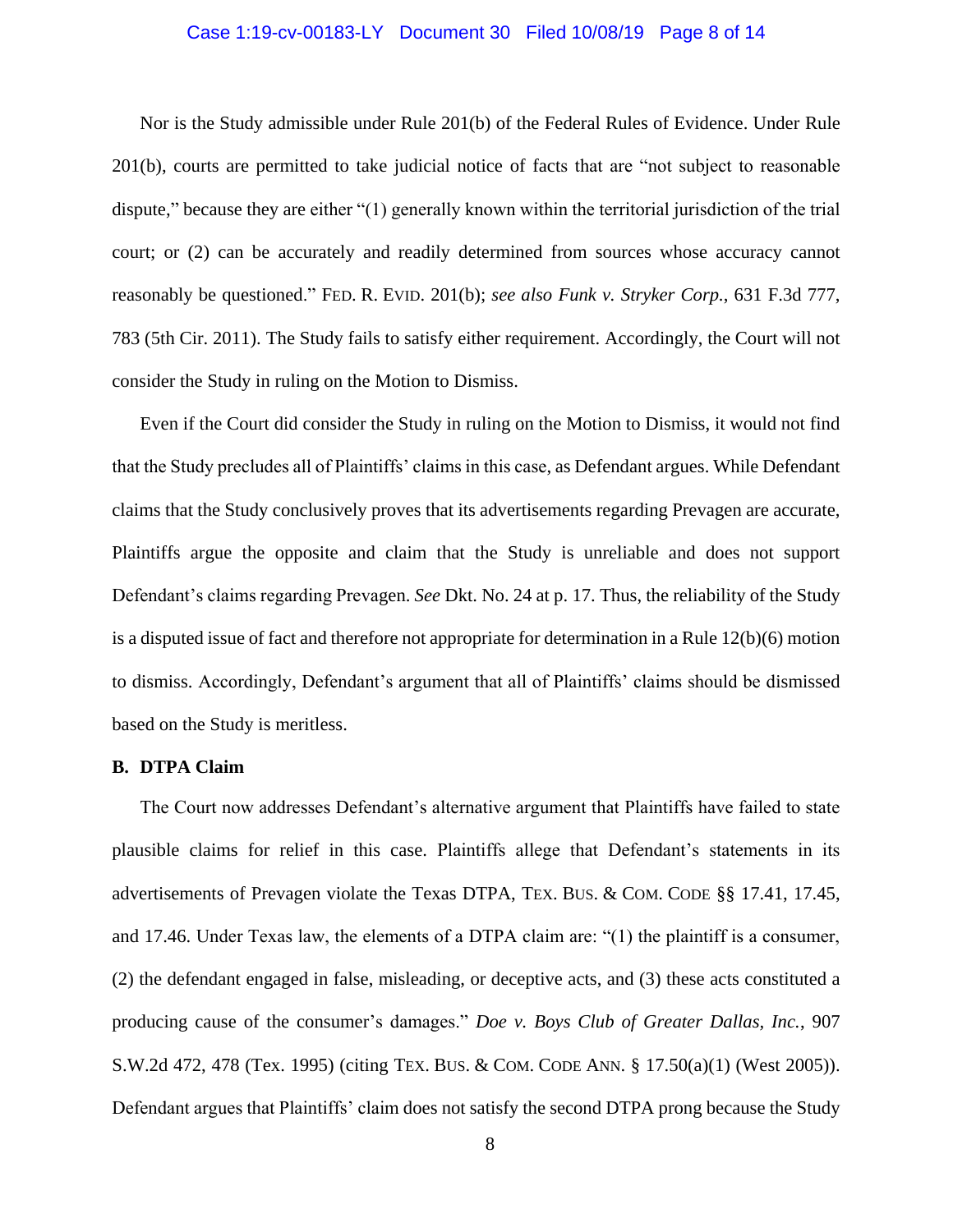### Case 1:19-cv-00183-LY Document 30 Filed 10/08/19 Page 9 of 14

"demonstrates Quincy's claims to be true and Plaintiffs' allegations about them to be false." Dkt. No. 22. As detailed above, this argument fails because the Court cannot rely on extrinsic evidence when considering a motion to dismiss and the reliability of the Study is a fact issue inappropriate to consider at this stage.

Defendant also contends that Plaintiffs have failed to plead their DTPA claims with sufficient particularity, as required by FED. R. CIV. P. 9(b). Federal courts have consistently held that claims under the DTPA must also satisfy Rule 9(b)'s particularity requirement. *E.g., Gonzalez v. State Farm Lloyds*, 326 F. Supp. 3d 346, 350 (S.D. Tex. 2017); *SHS Inv. v. Nationwide Mut. Ins. Co.*, 798 F. Supp. 2d 811, 815 (S.D. Tex. 2011). At minimum, allegations must include the time, place, and contents of the alleged false representations, as well as the identity of the person making the misrepresentation and what was fraudulently obtained. *Benchmark Elecs., Inc. v. J.M. Huber Corp.*, 343 F.3d 719, 724 (5th Cir. 2003). In other words, a plaintiff must set forth the "who, what, when, where, and how" of the alleged fraud. *United States ex rel. Thompson v. Columbia/HCA Healthcare Corp.*, 125 F.3d 899, 903 (5th Cir. 1997).

The Court finds that Plaintiffs have pled the "who, what, when, where, and how" of their DTPA claim. Specifically, Plaintiffs' FAC alleges that Defendant made false and misleading statements regarding Prevagen in television commercials, on Prevagen's packaging, and on its bottle label. Dkt. No. 14 at  $\P$  44, 46, and 48. Plaintiffs also sufficiently detailed the alleged false and misleading statements made by Defendant: Prevagen improves memory; supports healthy brain function, sharper mind, and clearer thinking; and has been clinically shown to improve memory within 90 days. *Id.* Plaintiffs' FAC states when and where they were exposed to the alleged false and misleading statements, and they allege how the statements were false. Plaintiffs allege that Prevagen cannot do what Defendant claims because it is fully digested and cannot affect the brain.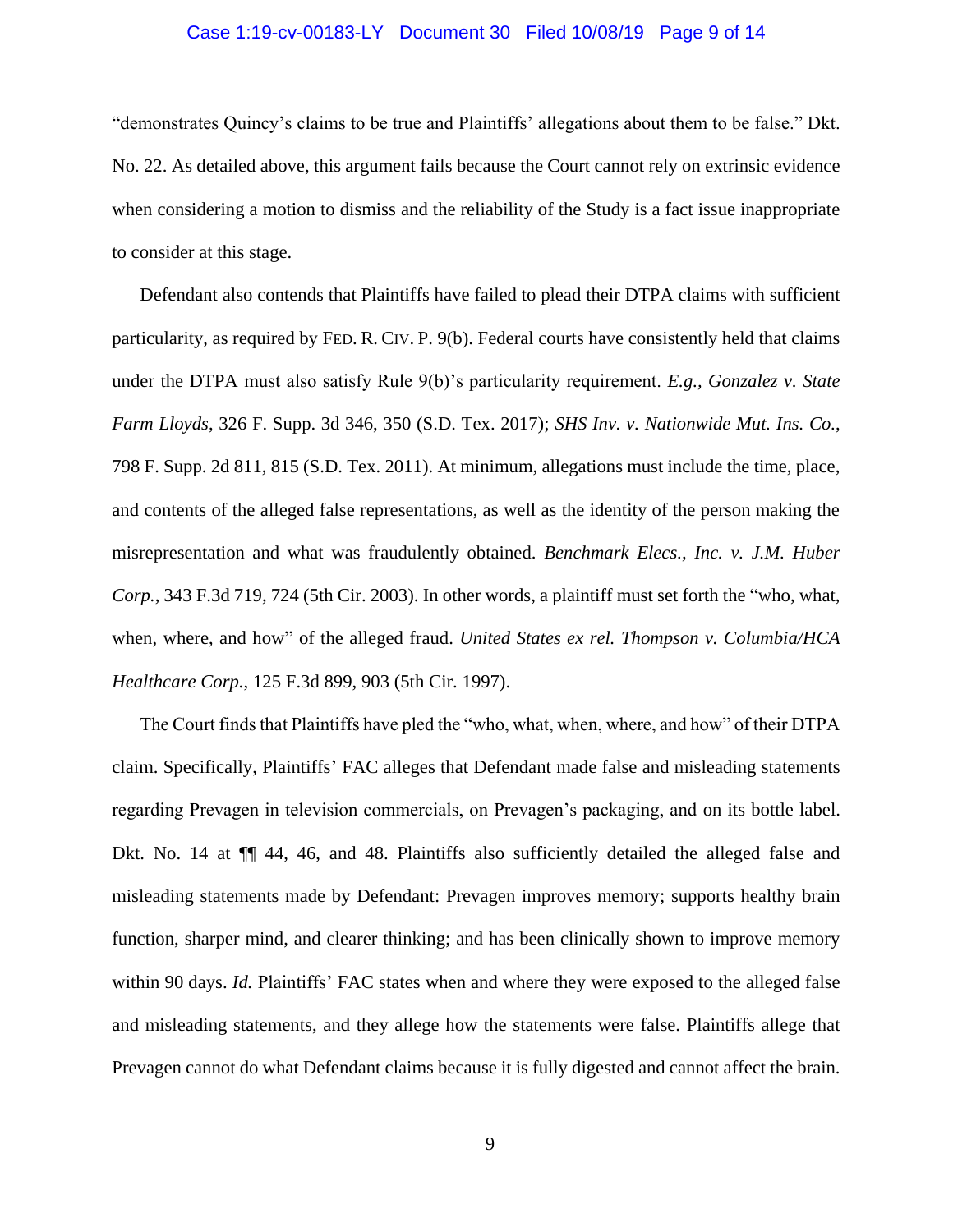#### Case 1:19-cv-00183-LY Document 30 Filed 10/08/19 Page 10 of 14

*Id.* at  $\P$  27-33. The Court finds that Plaintiffs' allegations satisfy Rule 9(b)'s pleading requirements.

In *Racies*, the Northern District of California also found that the plaintiff alleged sufficient facts to state a claim against Defendant for its alleged false and misleading statements regarding Prevagen. The district court reasoned that "[i]f Plaintiff successfully proves that the apoaequorin in the Product is destroyed by the human digestive system or is of such a trivial amount that it cannot biologically affect memory or support brain function, he will be able to affirmatively prove the falsity of Defendant's Product claims." *Racies*, 2015 WL 2398268, at \*4. The Court also found that "Defendant's argument that Plaintiff 'offers no support' for his body chemistry allegations and 'fails to cite even a solitary study or test supporting the alleged principles,' must be left to later stages of the litigation in which the strength of the evidence is an appropriate consideration." *Id*. (internal citation omitted); *see also TC*, 753 F. App'x at 89 (holding that "the FTC and New York have made plausible allegations that Quincy's marketing campaign for Prevagen contained deceptive representations, and the district court erred in dismissing the Complaint in its entirety").

As in the above two cases, the Court finds that Plaintiffs have pled their claims "with sufficient specificity to give Defendant notice of the theory of misconduct it must defend against, and no more is required at this stage." *Racies*, 2015 WL 2398268, at \*4; s*ee also, e.g.*, *Quinn v. Walgreen Co.*, 958 F. Supp. 2d 533, 543–44 (S.D.N.Y. 2013) (denying motion to dismiss where plaintiffs alleged that "it is medically impossible" for the active ingredients in defendant's product to "rebuild cartilage" as claimed); *Murray v. Elations Co.*, 2014 WL 3849911, at \*8 (S.D. Cal. Aug. 4, 2014) (denying motion to dismiss where plaintiff alleged that study concluding that "adult cartilage cannot be regenerated" demonstrates the falsity of defendant's claim that its product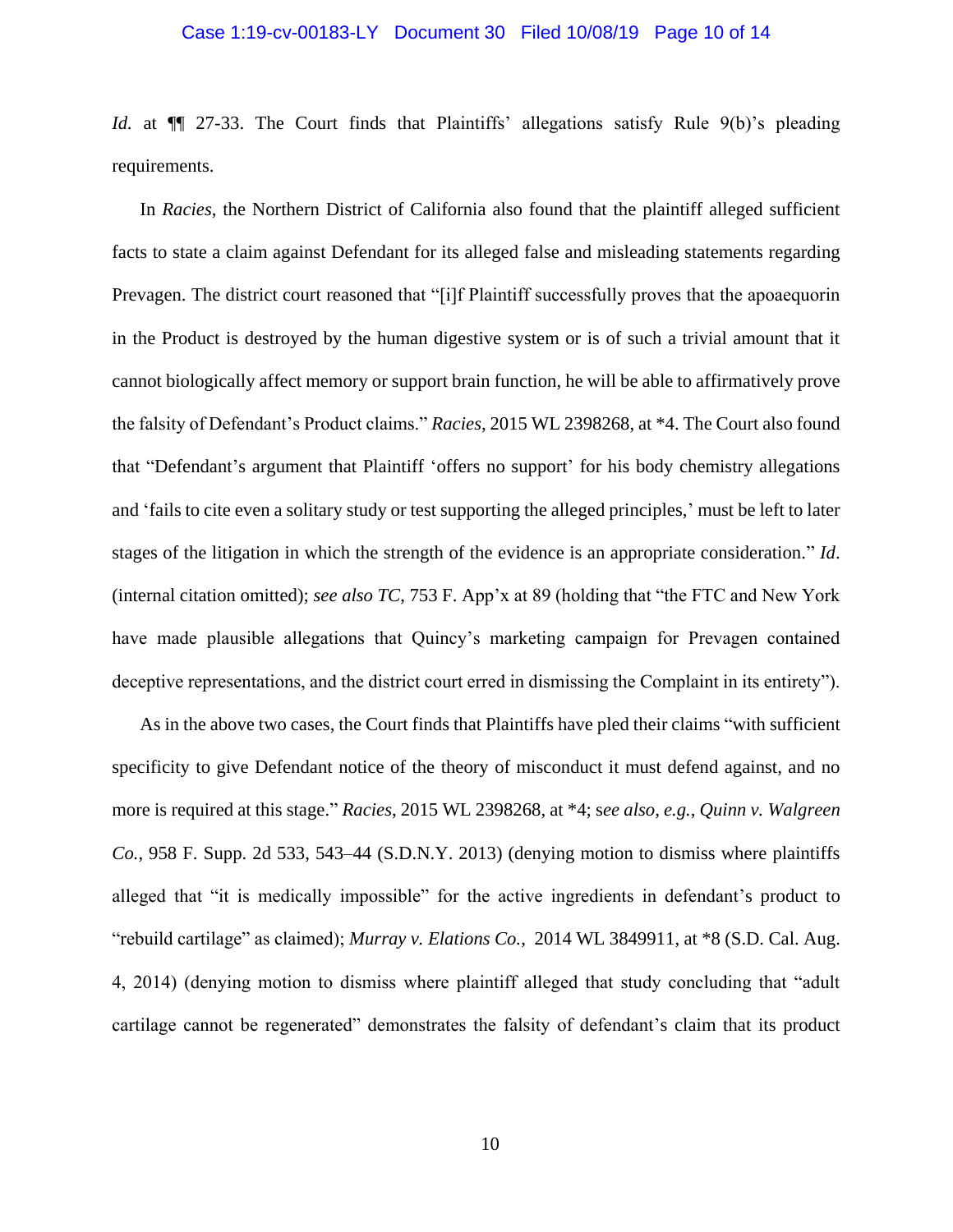### Case 1:19-cv-00183-LY Document 30 Filed 10/08/19 Page 11 of 14

"renews joint cartilage"). Accordingly, the undersigned recommends that Defendant's Motion to Dismiss Plaintiffs' DTPA claim be denied.

### **C. Breach of Express Warranty Claim**

Under Texas law, a claim for breach of express warranty sounds in contract, not in tort. *See Med. City Dallas, Ltd. v. Carlisle Corp.*, 251 S.W.3d 55, 60-62 (Tex. 2008). Thus, the heightened pleading standards of Rule 9(b) do not apply to such claims. *See Schouest v. Medtronic, Inc.*, 13 F. Supp. 3d 692, 709 (S.D. Tex. 2014) (finding that breach of express warranty claim was not subject to Rule 9(b)).

Plaintiffs allege a breach of express warranty claim pursuant to TEX. BUS. & COM. CODE § 2.313, which provides in part that:

- (a) Express warranties by the seller are created as follows:
	- (1) Any affirmation of fact or promise made by the seller to the buyer which relates to the goods and becomes part of the basis of the bargain creates an express warranty that the goods shall conform to the affirmation or promise.
	- (2) Any description of the goods which is made part of the basis of the bargain creates an express warranty that the goods shall conform to the description.

To succeed on a breach of express warranty claim, the plaintiff must prove: (1) an affirmation or promise made by the seller to the buyer; (2) that such affirmation or promise was part of the basis for the bargain, e.g. that the buyer relied on such affirmation or promise in making the purchase; (3) that the goods failed to comply with the affirmation or promise; (4) that there was financial injury; and (5) that the failure to comply was the proximate cause of the financial injury to the buyer. *Lindemann v. Eli Lilly and Co.*, 816 F.2d 199, 202 (5th Cir. 1987) (citations omitted).

Plaintiffs' allegations in the FAC satisfy all of these elements. Specifically, Plaintiffs allege that Defendant breached multiple express warranties by claiming that Prevagen improves memory within 90 days, improves brain functioning, is clinically tested, and supports healthy brain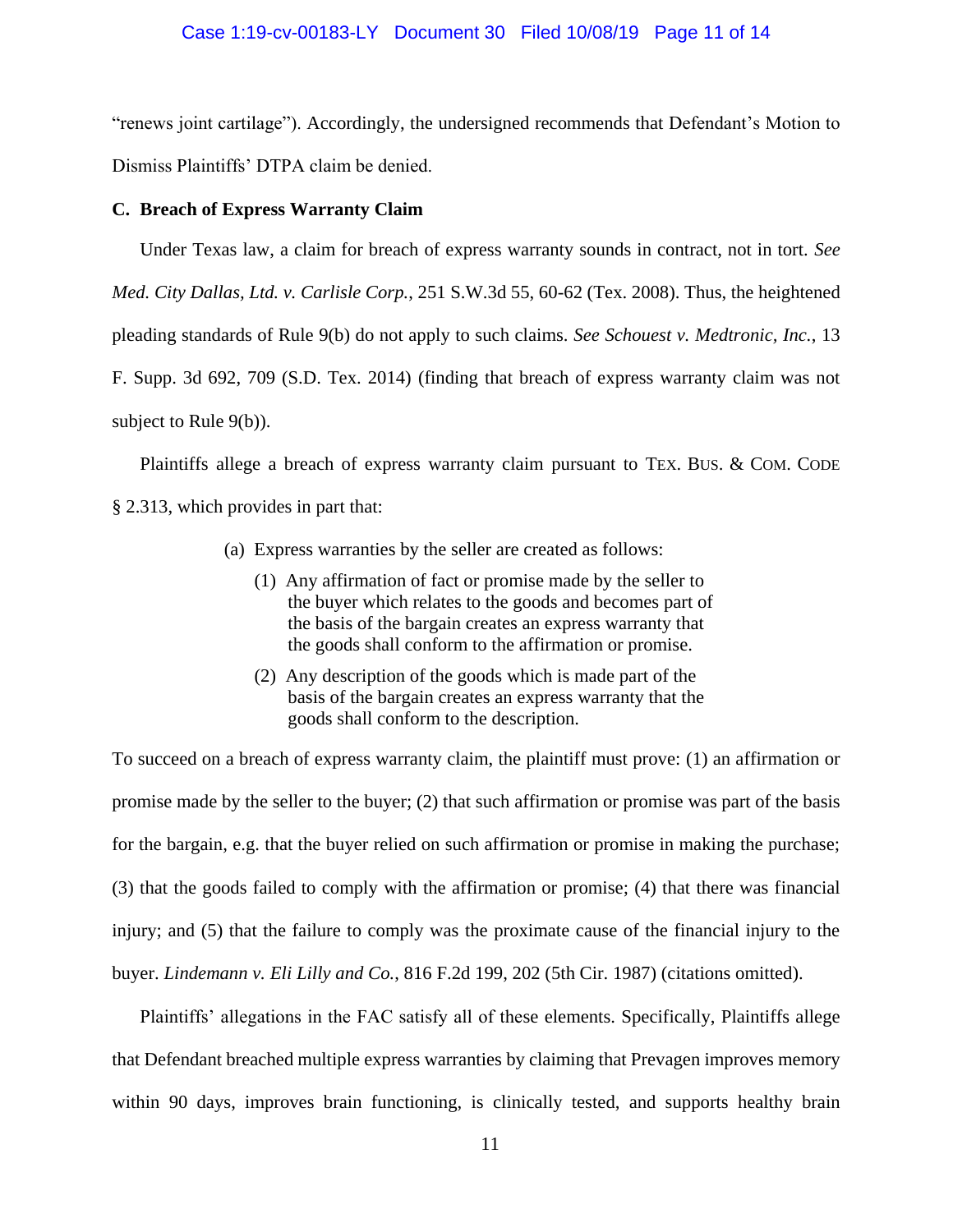#### Case 1:19-cv-00183-LY Document 30 Filed 10/08/19 Page 12 of 14

function, a sharper mind, and clearer thinking, when it does none of those things and does not conform to the promises made by Defendant or Defendant's description. Dkt. No. 14 at ¶ 66. Plaintiffs further allege that "[t]he representations made by Defendant were the basis and reason why Plaintiff and the Texas Class purchased Prevagen," and that they have suffered economic harm as a result as a result of "Defendant's illegal conduct." *Id.* at  $\P$  67, 69. The only argument that Defendant has made with regard to the Plaintiffs' breach of express warranty claim is that the Study precludes the claim. As stated above, this argument fails.

#### **D. Breach of Implied Warranty Claim**

Plaintiffs also allege a breach of implied warranty claim under Texas Business & Commerce Code § 2.314, which states in part:

- (a) Unless excluded or modified (Section 2.316), a warranty that the goods shall be merchantable is implied in a contract for their sale if the seller is a merchant with respect to goods of that kind. . . .
- (b) Goods to be merchantable must be at least such as
	- . . .
	- (6) conform to the promises or affirmations of fact made on the container or label if any.

To state a plausible claim for breach of the implied warranty of merchantability, a plaintiff must plead facts showing that: (1) the merchant sold goods to the plaintiff; (2) the goods were unmerchantable and "unfit for the ordinary purposes;" (3) the plaintiff notified the defendant of the breach; and (4) the plaintiff suffered injury. *Omni USA, Inc. v. Parker-Hannifin Corp.*, 964 F. Supp. 2d 805, 816 (S.D. Tex. 2013) (citing *Hyundai Motor Co. v. Rodriguez*, 995 S.W.2d 661, 667–68 (Tex. 1999)).

Here, Plaintiffs allege that the label on the packaging and bottle of Prevagen state, among other things, that it "improves memory" and is "clinically tested." Dkt No. 14 at ¶¶ 74-75. Plaintiffs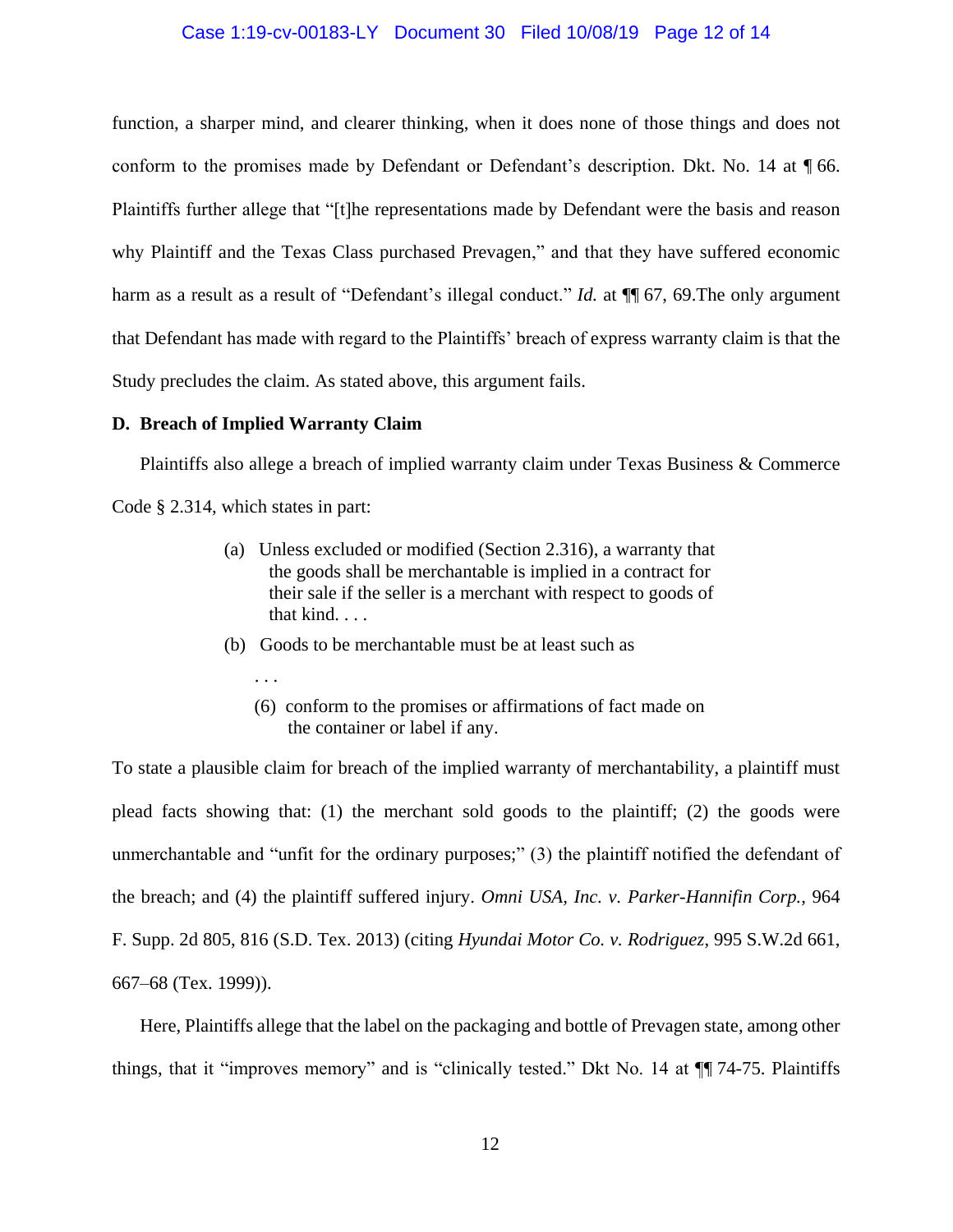### Case 1:19-cv-00183-LY Document 30 Filed 10/08/19 Page 13 of 14

allege that these statements were false and that "Prevagen does not conform to the promises and affirmations on its container and label." *Id.* at ¶ 76. Plaintiffs further allege that they notified Defendant of the breach, and that they have suffered injury. *Id.* at ¶¶ 77-78.

Like Plaintiffs' breach of express warranty claim, the sole argument made by Defendant against this claim is that the statements made by Defendant are true as evidenced in the Study. Again, Defendant's argument is without merit. Accordingly, Plaintiffs have stated a plausible claim of breach of implied warranty under Texas law.

### **E. Magnusson-Moss Warranty Act Claim**

The Magnuson-Moss Warranty Act confers federal question jurisdiction over breach of warranty claims where the amount in controversy exceeds \$50,000, exclusive of interest and costs. 15 U.S.C. § 2310(d)(3); *see also Scarlott v. Nissan N. Am., Inc.*, 771 F.3d 883, 887 (5th Cir. 2014). Defendant's sole argument against Plaintiffs' claim under the Magnusson-Moss Warranty Act is that it fails because Plaintiffs' state law claims fail. Because Plaintiffs' state warranty claims do not fail, this argument is without merit.

### **F. Lack of Substantiation Claim**

Defendant argues that Plaintiffs cannot bring a lack of substantiation claim in this case because only the government can bring such claims. *See Fulton v. Hecht*, 580 F.2d 1243, 1248 n.2 (5th Cir. 1978) ("[T]here is no private cause of action for violation of the FTC Act."); *Robinson v. J.M. Smucker Co.,* 2019 WL 2029069, at \*5 (N.D. Cal. May 8, 2019) ("Under California law, there is no private right of action for claims that advertising lacks scientific substantiation.") (citing *Kwan v. SanMedica Int'l*, 854 F.3d 1088, 1094–96 (9th Cir. 2017)). However, as Plaintiffs clarify in their Response, Plaintiffs' FAC does not raise a lack of substantiation claim in this case; nor are they attempting to bring a claim under the FTC Act. *See* Dkt. No. 24 at p. 22. Accordingly, this argument is also without merit. *See Robinson*, 2019 WL 2029069, at \*5 (finding that plaintiff had